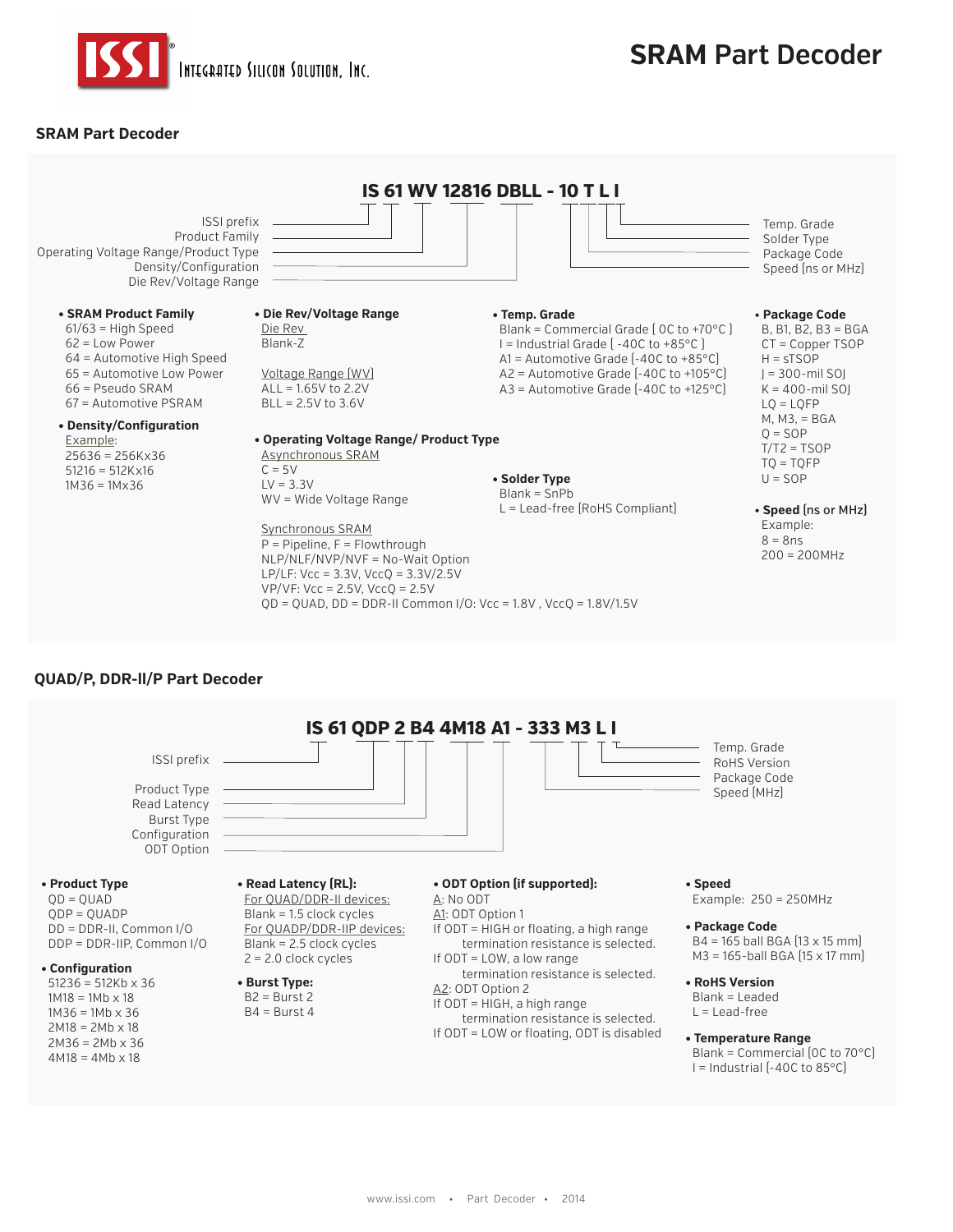

# **RLDRAM Part Decoder**